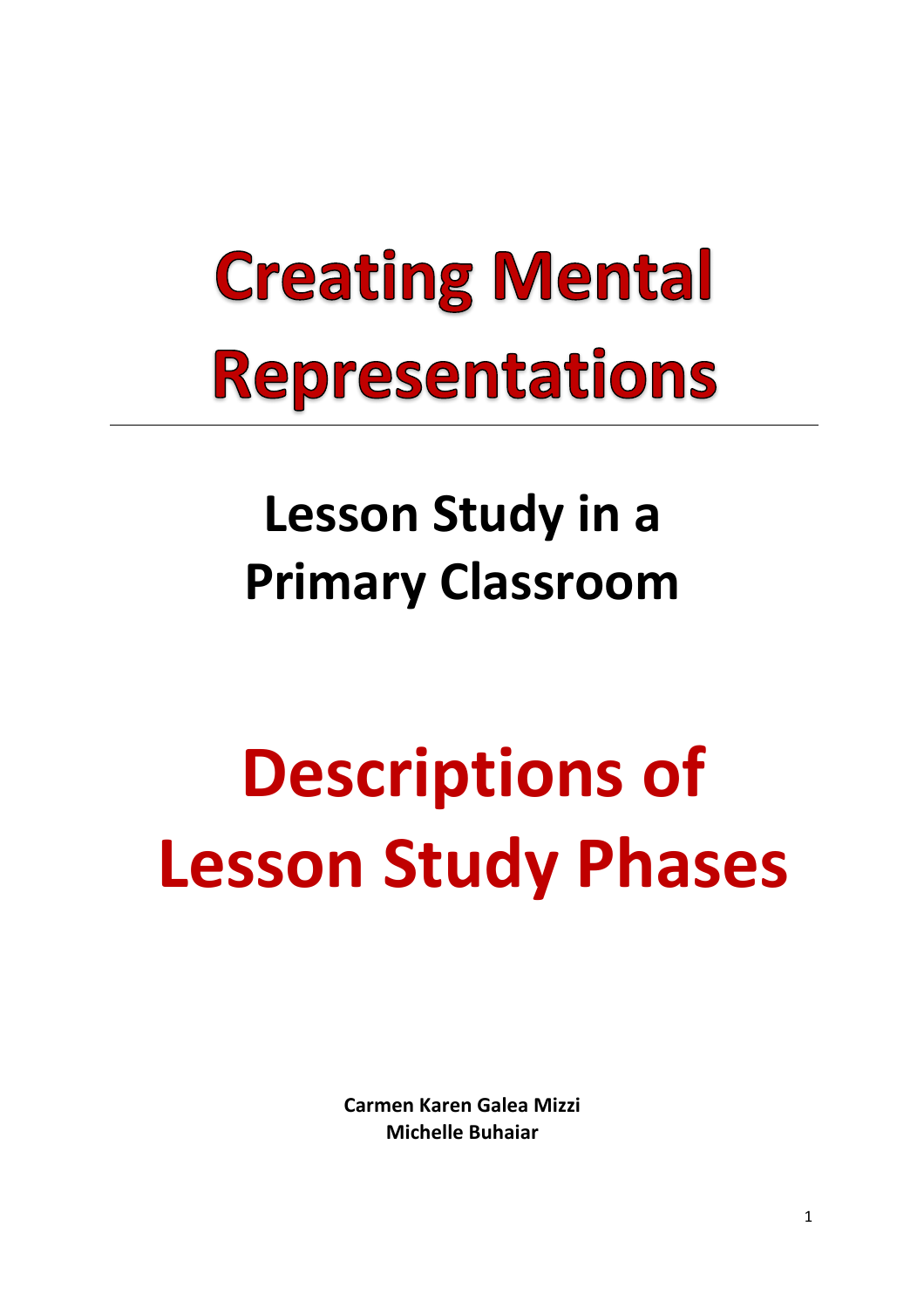#### **Phase 1: Select group of teachers**

The group of teachers working on this lesson study are the author (a peripatetic art teacher in primary schools), and a Year 3 class teacher. The main reason we developed this team was a practical one, since we are both teachers within the Gozo College and we happen to both share a common school. This element of the process was, in particular, difficult for me as a peripatetic teacher who visits various schools so I had to find a way to work on a lesson study despite this situation.

According to Stepanek et al. (Stepanek, 2007), one of the four main ingredients to successful lesson studies is that participating teachers are willing and engaged. Therefore, it was a natural solution for us to form a group together for this project, as we both were motivated and interested in creating and experiencing this learning process. In addition, I know the Year 3 teacher well so we both felt comfortable working together, which is also essential in creating the type of reflective and analytical dialogue needed to learn from each other through lesson study. 

A member of the SMT, who is in charge of the Year 3 year-group, was also involved. We felt the need to include another member from the school that understood the particular year group we would be working with and could enhance the learning experience for us. In addition, hopefully through the inclusion of a member of the SMT, the experience and professional development that the lesson study offers can be shared with others.

#### Phase 2: The initial meeting – how did you conduct this?

The first meeting we held was an informal one between myself and the Year 3 teacher since finding time to meet proved to be quite difficult. In fact, we found it hard to find a time to meet with the other member of the team – the member of the SMT – and December being a busy time at school did not help, so we decided to meet then inform her later on of what was discussed, etc. From this experience, I feel that when leading such a group, time to meet and plan can be a major concern. It is true that having members of the team that understand the merits of a lesson study can help in giving them the incentive to make it happen, but time in the reality of our primary schools is what it is, so I think you need to find creative ways of going about this. One way we found useful was technology. By using group chats, using shared documents, etc., one could work together virtually. In addition, this helped put the limited time we had to actually meet to good use.

Since we both already understood what lesson study involves, in this meeting we focused mainly on what we would be teaching and the logistics concerned. We discussed what areas the pupils concerned seemed to need more assistance in and tried to find a way to include art, as my subject speciality, so as to create a cross-curricular approach. It was settled that we would focus on reading comprehension in English as the main focus of our lesson. We also looked at the Learning Outcome Frameworks concerning reading comprehension in English and language skills to pinpoint the specific targets for the pupils in this area. Due to time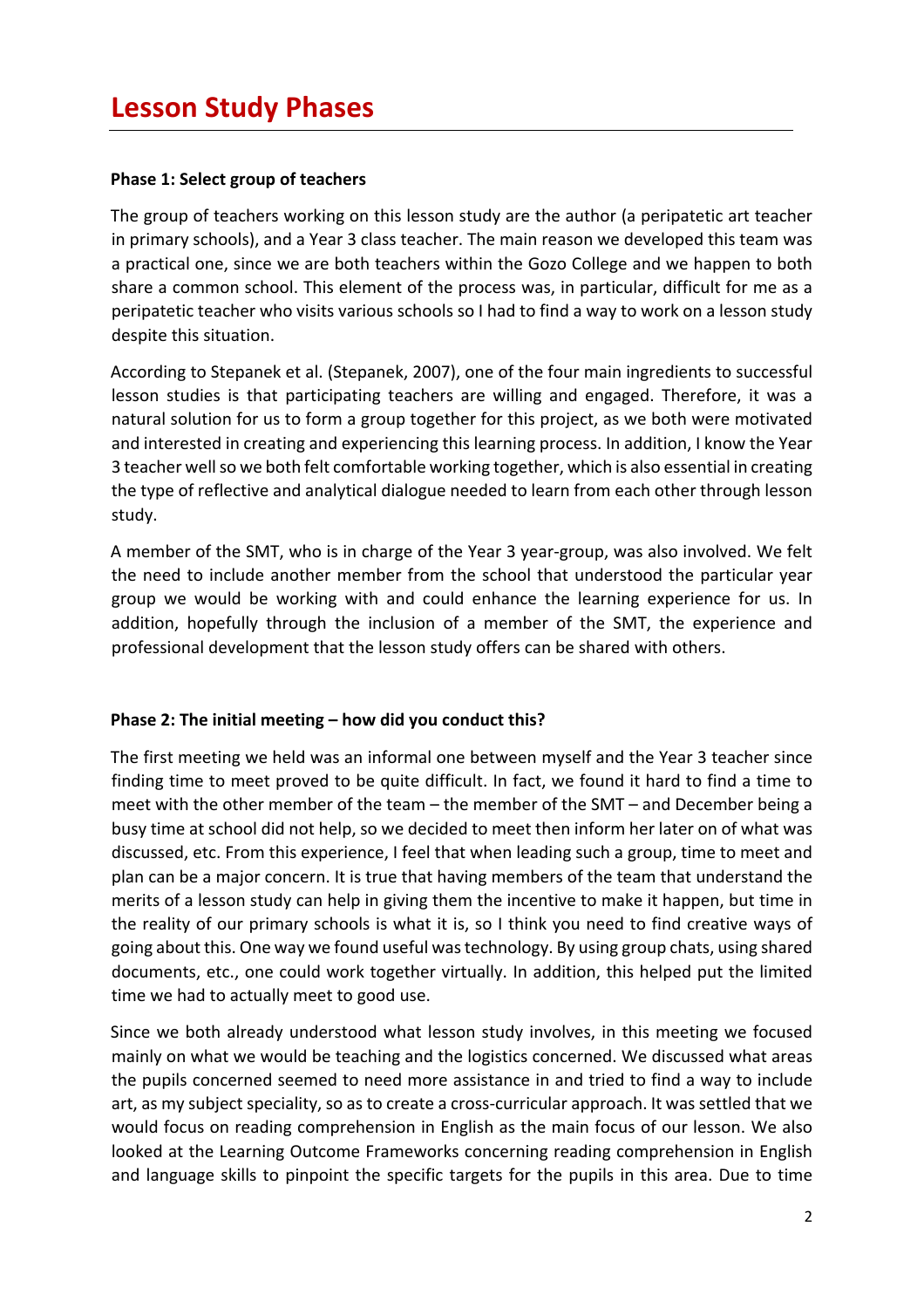restrictions, we also decided that the lesson study would cover one lesson plus a follow up lesson, which would be done with another Year 3 class. In addition, we discussed certain logistics with regards to when we could do the lesson in the most practical way for both of us. It was decided that since we were developing a cross-curricular approach, we could do the lesson during what is usually their art lesson time. This was decided so as to make it easier for me to be present without disrupting the school's timetable. The lesson was held in January 2019. 

#### **Phase 3: Selecting what to teach, what class to teach and when to teach the lesson**

Since our lesson study group includes a Year 3 teacher and a member of the SMT who is in charge of the year 3 group, doing the lessons with Year 3 classes was an obvious choice for various reasons. In addition, the SMT member is also in charge of literacy, which happens to be what the lesson focuses on. It is a class we all work with so we are familiar with the children and their academic development.

The research theme is developed through consideration of the reality of pupils' *current state vis-à-vis educational or long-term goals for their learning and development.*

(Fuji, 2016). 

After considering this with regards to the pupils we will be working with, we decided to focus on improving their knowledge and use of strategies in reading comprehension. After researching the lesson study theme and the various strategies one can use, we chose to focus on visualisation because we felt it provided a good springboard for improving reading comprehension in general as well as a starting point for developing other strategies in reading comprehension for children. It also provides a good opportunity to link with art in a crosscurricular approach since images are the first step in visualisation both in art and in stories vis-a-vis illustrations. I feel that this part of the lesson study is really beneficial personally and collaboratively and when leading a lesson study, it needs to be emphasised and used appropriately. That is, it is important to start with identifying the research theme and then developing your plan based on this and the research ensued. This phase can be a real eyeopener with regards to content knowledge and how pupils can learn or understand better.

The lesson was planned to be taught in the beginning of January. The reason is that we needed the first term to allow the pupils to settle down and to see which prior skills the pupils have already acquired and what or if they needed to build on these more before moving on to visualisation. This is because for a child to be able to visualise while reading, they need to have certain skills to build on. These include reading and language skills, as well as using the senses, emotional awareness and imagination.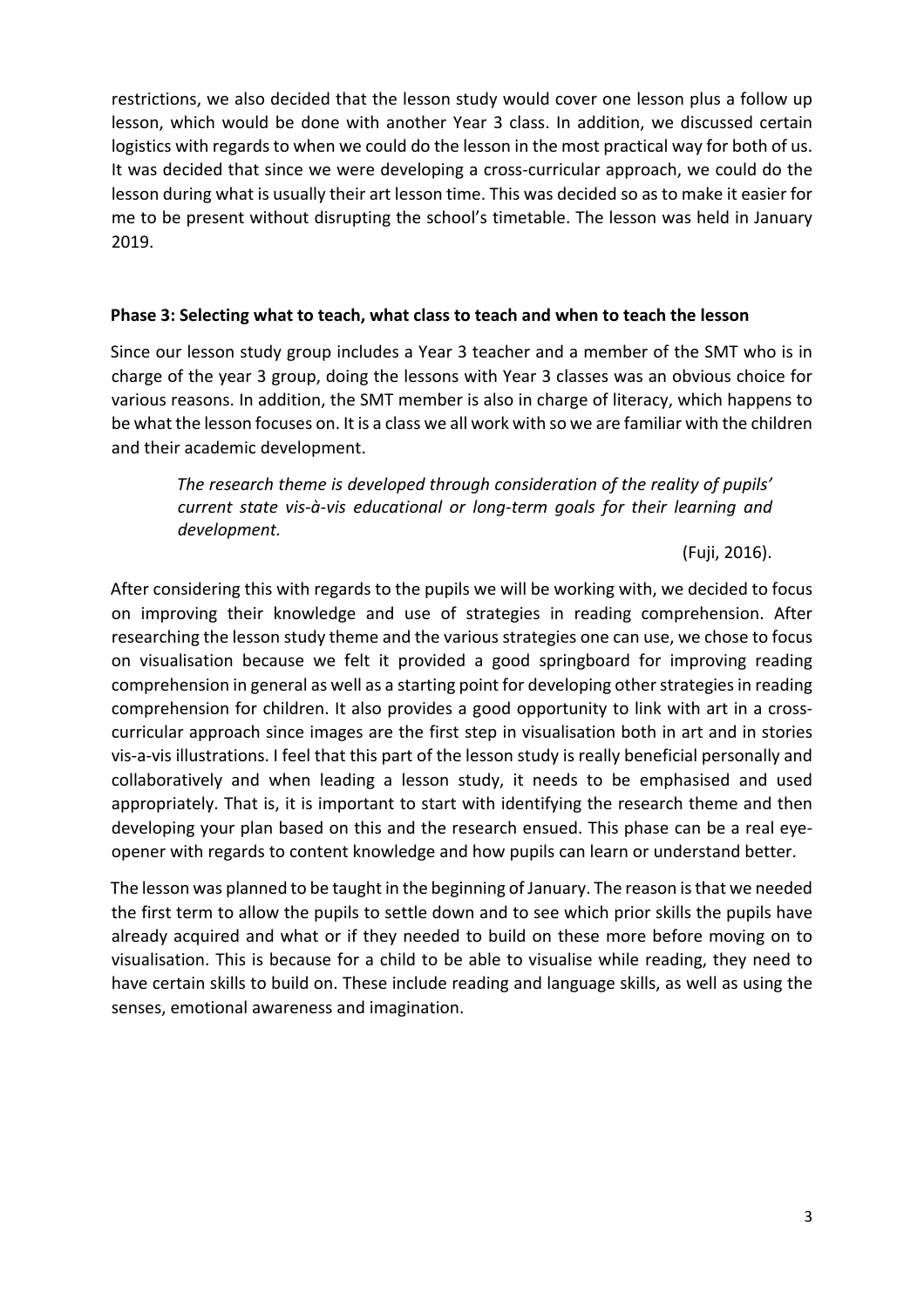#### Phase 4: Exploring our 'idea' in the lesson study

I felt the need to add this phase to my reflections here, because I feel it is an essential part of the lesson study.

Part of the lesson study involves researching strategies and content to see what can help improve learning for your pupils – exploring your 'idea' in the lesson study. I found this part of the lesson study very enlightening and feel it was a crucial part of what makes lesson study an active way of developing professionally. It provides the teacher with a chance to research pupils' learning in a profound way and this led me to renew and strengthen the idea of the teacher as a researcher and learner. I think that as time passes, a teacher may feel stuck in the routines and cultures. Indeed, I feel that lesson study can be a very important tool in creating changes in education where it counts  $-$  in the pupils' learning.

An important aspect in the lesson planning process is predicting the pupils' responses and any difficulties or mistakes they may make. This is something I knew as a teacher but which in reality I did not do regularly. This lesson study offered me the opportunity to see how important this step is in guiding the teacher to improve learning. By anticipating what may happen, the teacher can be better prepared for the situations and may even change or add things to suit the needs better. For me, this is what the lesson study is all about. In fact, we predicted various mistakes the pupils may fall into and so planned ways to help them avoid or overcome these.

#### **Phase 5: The lesson planning process**

Preparing a "lesson proposal"  $-$  a document that describes the research theme, content goals, connections between the current content and related content from former and later grades, rationale for the chosen approach, a detailed plan for the research lesson, anticipated student thinking, and data collection  $-$  was crucial.

From our experience, finding a good time for everyone to be present for the meetings and even finding a good space to meet at school proved to be a big challenge. Again, I believe that if this was a strategy being adopted by the school as a whole it could help this situation a lot. Also, finding creative ways to work around it can help too. As discussed in our online forum, the use of shared documents and other forms of communication can facilitate this issue to some extent by providing opportunities for sharing and discussion and doing other work related to the lesson study so that when you actually do find time to meet you can focus the time on the essential. I feel that such methods of sharing, discussion and reflection are underutilised in teacher's professional development in Malta. This is a shame because they can be very useful and fruitful in my opinion and my experience of them so far. Therefore, this can be food for thought for anyone leading a lesson study or other form of professional development. However, you also definitely need to believe in what you are doing to be able to make the type of effort needed. Hence, this is something a leader of such an initiative needs to consider: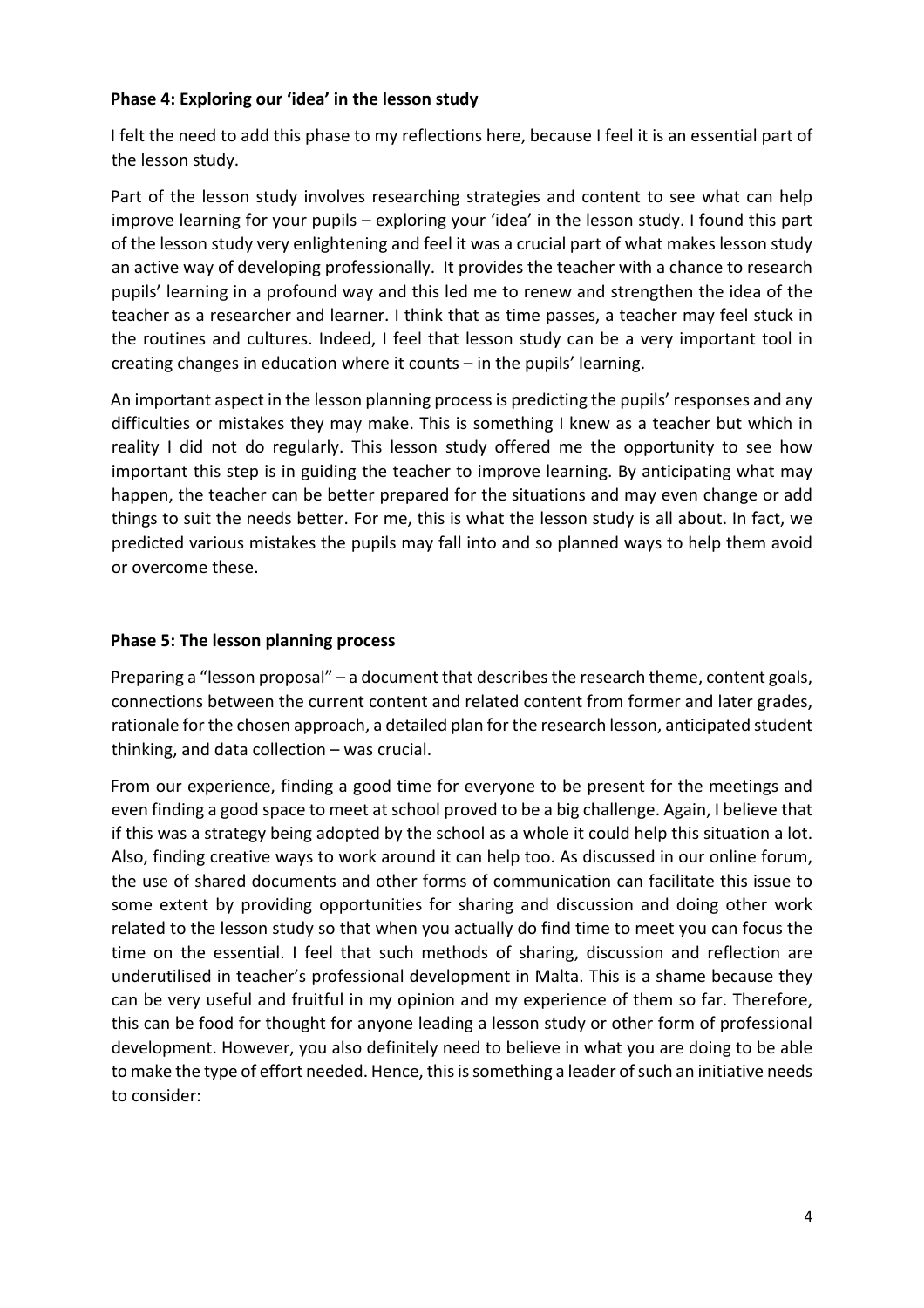- How can you get teachers to believe in lesson study as a good form of professional development?
- How can it be used to improve learning in your school?
- How can you get teachers to trust enough to open up their doors to others?

These are issues you would need to work on as a leader and which take time. From this experience, I am also coming to appreciate more the positive effects of collaboration, on myself and on the team as a whole. We can learn a lot from each other and this type of development needs to be provided for more in our schools.

#### **Phase 6: Teaching the lesson**

The first lesson was delivered to on the  $17<sup>th</sup>$  of January 2019. My role was that of an observer. The lesson was delivered by the Year 3 teacher. Since it was my first time observing a lesson, I found it a bit difficult to control my teacher instincts and stop myself from intervening or assisting. I was also a bit apprehensive about my abilities to observe the lesson thoroughly with regards to student learning rather than looking at the teaching. This is one crucial lesson I gained through this process  $-$  to look at the learning taking place rather than the teaching. As a student teacher and as a teacher, the focus of observations is usually on the teaching being done by the teacher rather than on the learning, and this culture can be hard to shake. The lesson study offers a perfect opportunity to do exactly this and I feel this can be an aspect that can be used to encourage more teachers to open their doors as they see that the focus is not on them and their practice but rather on the learning taking place.

I also had to mentally prepare myself for the role of observer. The process of the lesson study itself helped me in this too as it offered a lot of opportunities to research and reflect on the strategies being taught and the build-up of the lesson itself. I feel this helped a lot when it came to observing the lesson as it provided a sense of ownership in the lesson and greater insight into what we were looking for with regards to improving the pupils' learning. It was an interesting experience to observe the lesson as it gave me an opportunity to view the lesson as a student would. I actually sat on a student's desk to get the same viewpoint that they have during the lesson and so get a better feel of how they see, hear and experience things. I must say, it was a very fruitful experience for me as a teacher as it gets you to reflect more on what you can do to assist learning, how you do it, how you present resources, etc., so as to get the best out of them with regards to student learning. As a peripatetic art teacher, it also got me thinking on how I can use my lessons to further enhance such skills and collaborate more with class teachers.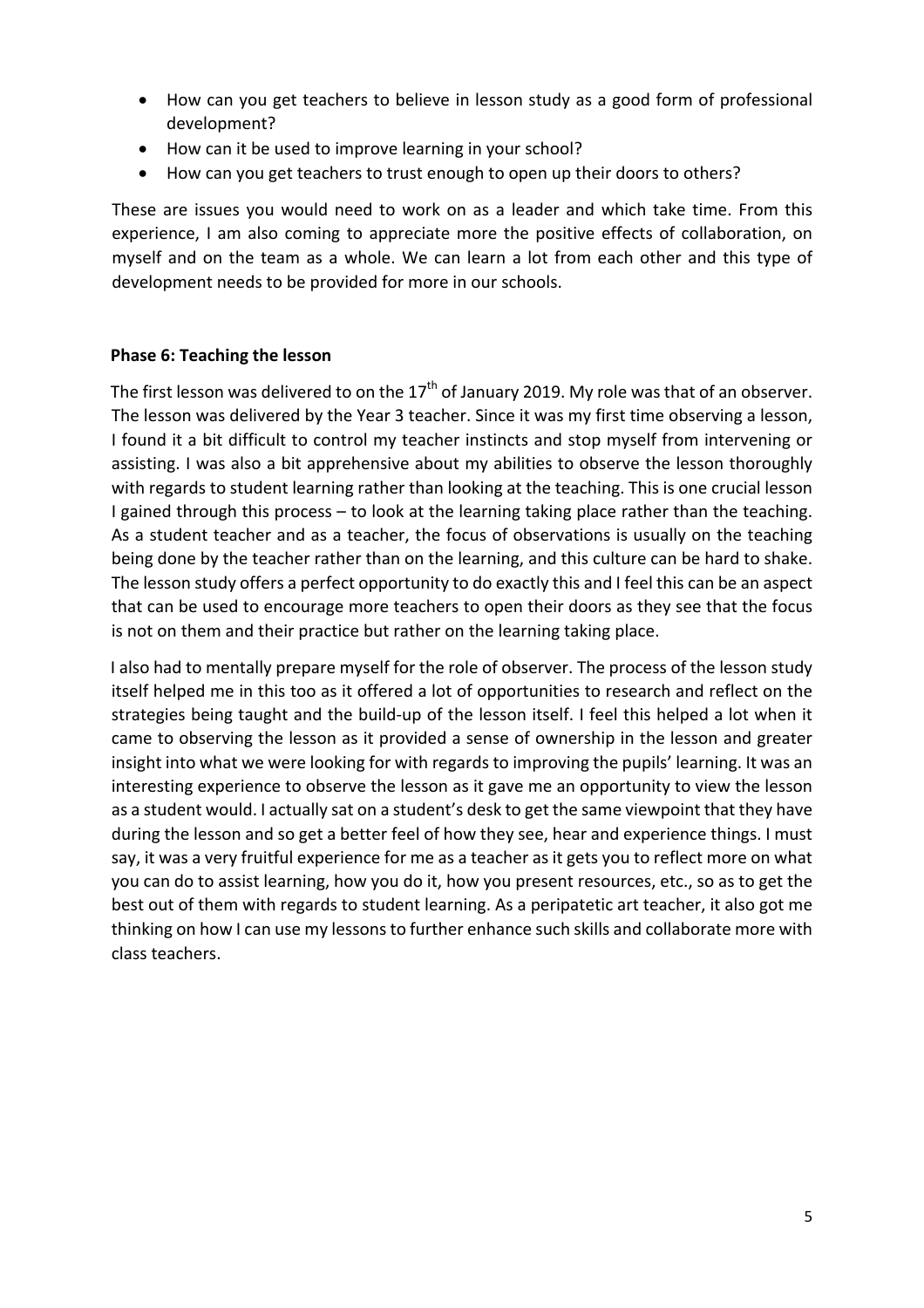#### **Phase 7: The lesson study debriefing: What came out of evaluation?**

The debriefing phase gives the people in the lesson study team the opportunity to share these observations and scrutinise the learning that took place during the lesson in a way that leads to reflection and improvement in the lesson so that it offers better learning opportunities for all pupils. It is this transformative professional development which is at the heart of the whole exercise. 

Our debriefing session was held a day after the lesson so everything was still fresh in our mind and we had some time to go over our notes and reflect on what we had observed. This helped us be better prepared for our debriefing as we all had a clear idea of what we had to share. We first listened to the Year 3 teacher and her viewpoint as the teacher that delivered the lesson. We then went over each phase of the lesson and the member of the SMT and myself shared our observations. We shared the positive points and points where we felt the pupils' learning did not meet our expectations. We had a general consensus on which parts of the lesson went well with regards to student learning and which we felt needed tweaking. We all felt that the visualisation strategy definitely did help in reading comprehension as it greatly improved the comprehension of lower level readers and enhanced the reading experience of the higher-level readers. This could be seen in the 3 case-study pupils which I was observing during the lesson and was reflected by other pupils in their various reading levels. We had evidence of this in the interviews we conducted with some pupils after the lesson and from the feedback given by the pupils in general. So, the choice of strategy we felt was a good one. In fact, the member of the SMT as the 'knowledgeable other' in charge of literacy in the school was very interested in the strategy and commented on how much it helped all readers and how she had never seen it used this way before. This was definitely a positive aspect of the lesson. The scaffolding also seemed to help ease the pupils into using the visualisation strategy and so we felt this should be kept.

The parts we felt needed changing to enhance the pupils' engagement and learning were:

- the second reading of 'Where the Wild Things Are' needed to be improved someway to enhance the pupils' engagement and attention
- The main worksheet used for the visualisation exercises on 'Where the Wild Things Are' needed fixing so that all pupils – those using the main worksheet and those using the support worksheet could work on the same section of text from the beginning. This would give the support pupils more time to work on theirs and would avoid confusion on the pupils' part.
- We needed to strengthen the *neriage* (plenary) phase of the lesson. This was crucial as this part offered great opportunities for peer learning and consolidating what they had learned, if done well. We felt that the pupils struggled in speaking about and comparing the other pupils' work to their own. Describing their own work and explaining which words from the text they used to visualise was ok but going further than that was difficult for them.

We discussed these aspects further. The different viewpoints helped a lot in this because we all shared from our own experiences and so it was a clear opportunity for learning from each other. The presence of the member of the SMT and her knowledge as a member of the SMT and as the co-ordinator of literacy in the school was also useful here. She shared her expertise with us as well as things she had seen other teachers do which could help us improve these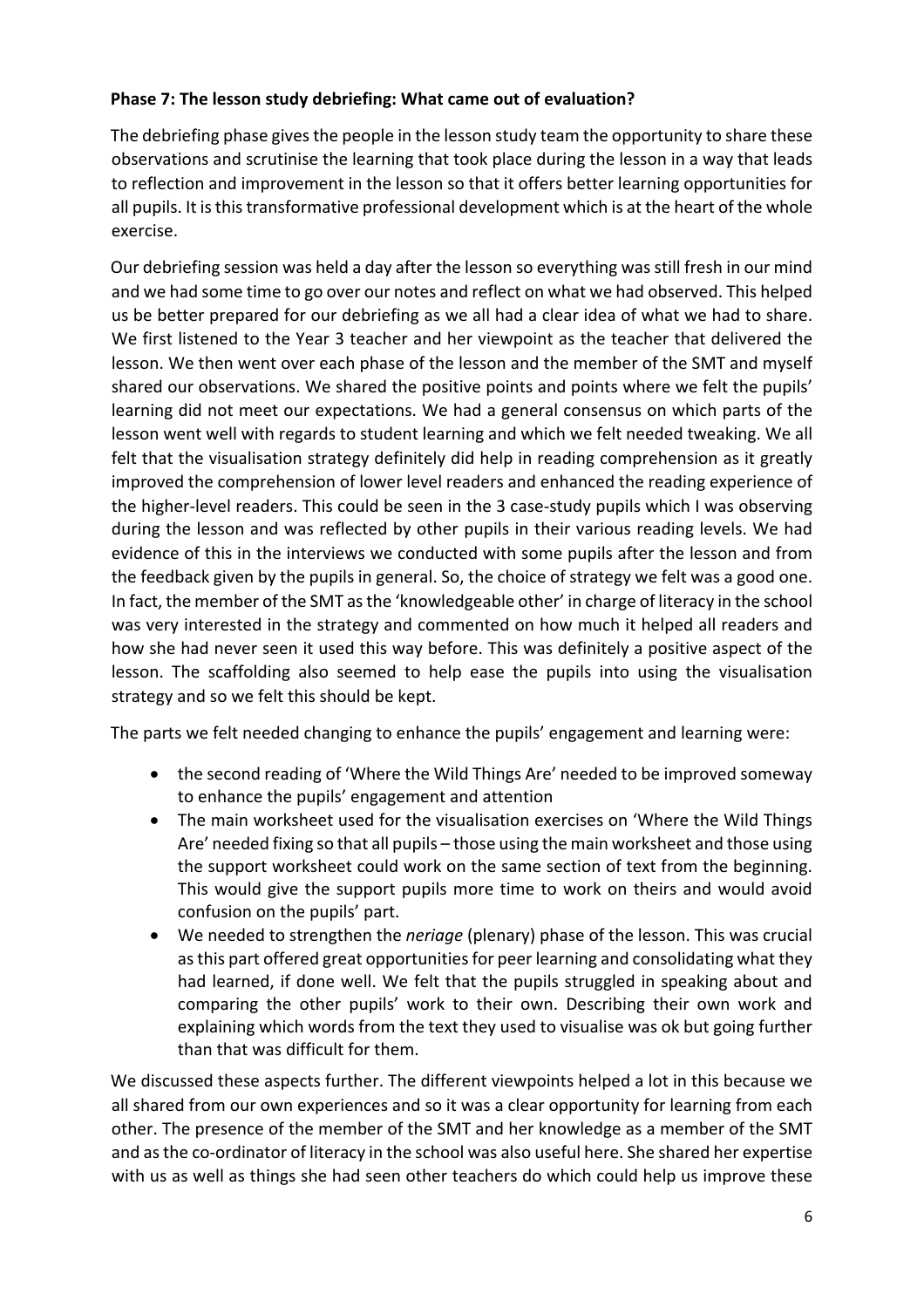elements of the lesson so as to enhance the pupils' learning. Here, I came to appreciate more how the presence of a 'knowledgeable other' can further enhance the fruitfulness of a lesson study. I can also appreciate more the ways such sharing and discussion can really lead to improvement in learning and teaching.

#### **Phase 8: Revising and re-teaching the lesson**

After the debriefing, we worked on revising the lesson with regards to the needed changes. We decided that the second reading of 'Where the Wild Things Are' needed to be in a different voice to create variety and so hopefully keep pupils engaged more since during the first lesson, some pupils lost focus during the second reading. We discussed ways of achieving this. It had to be a voice only audio recording so that the kids depended on the words to visualise. It had to be male since the teacher delivering the lesson was a female. Preferably, it had to be in an English accent if possible. We decided to find a video recording of someone reading the story on YouTube and just use the sound.

Regarding the worksheet, we decided to swap around the two exercises on the main worksheet so that the text in the first exercise matched the text on the support worksheet. This would make it easier for all the pupils to start working at the same time without confusion. 

Finally, we worked on the *neriage* phase. We discussed how the teacher was already trying to support this phase through questioning and this should continue. We decided to stick all the drawings on the board in front of the pupils to make it easier for them to compare and contrast. We hope that this will facilitate the discussion more and so increase the level of peer learning taking place.

The second lesson was delivered to another Year 3 class on  $21<sup>st</sup>$  January 2019. After this, we discussed the lesson in light of the changes we had made. We all feel that the changes did improve each element and increased engagement and learning. We do still feel that the *neriage* phase needs more working on. However, we all agree that at this age and coming from a culture of schooling that does not give many opportunities for such discussions makes it difficult for the pupils. Therefore, this is something we need to consider further and find ways of improving in our lessons in the future.

The fact that the other Year 3 teacher was willing to let us do a lesson in her class but not willing to form part of our lesson study team, continues to demonstrate to me the wariness our teachers seem to have of new things and opening classroom doors. In the current situation of many rapid changes in our system, I can understand and empathise. However, I am coming to strongly feel that we need to tread more carefully when trying to change practices or ideas as too much in too little time just overwhelms and in my opinion can set things up to fail. People need to fully understand the change and the need for it to fully embrace it. Here continuous professional development plays a crucial part, I think. CPD needs to offer the knowledge, the skills and the support needed for teachers to implement new practices, face change, and improve teaching and learning for all. So again, I feel such initiatives can have better chance at succeeding if they are believed in and endorsed by the SMT and continuous support is offered to facilitate the process.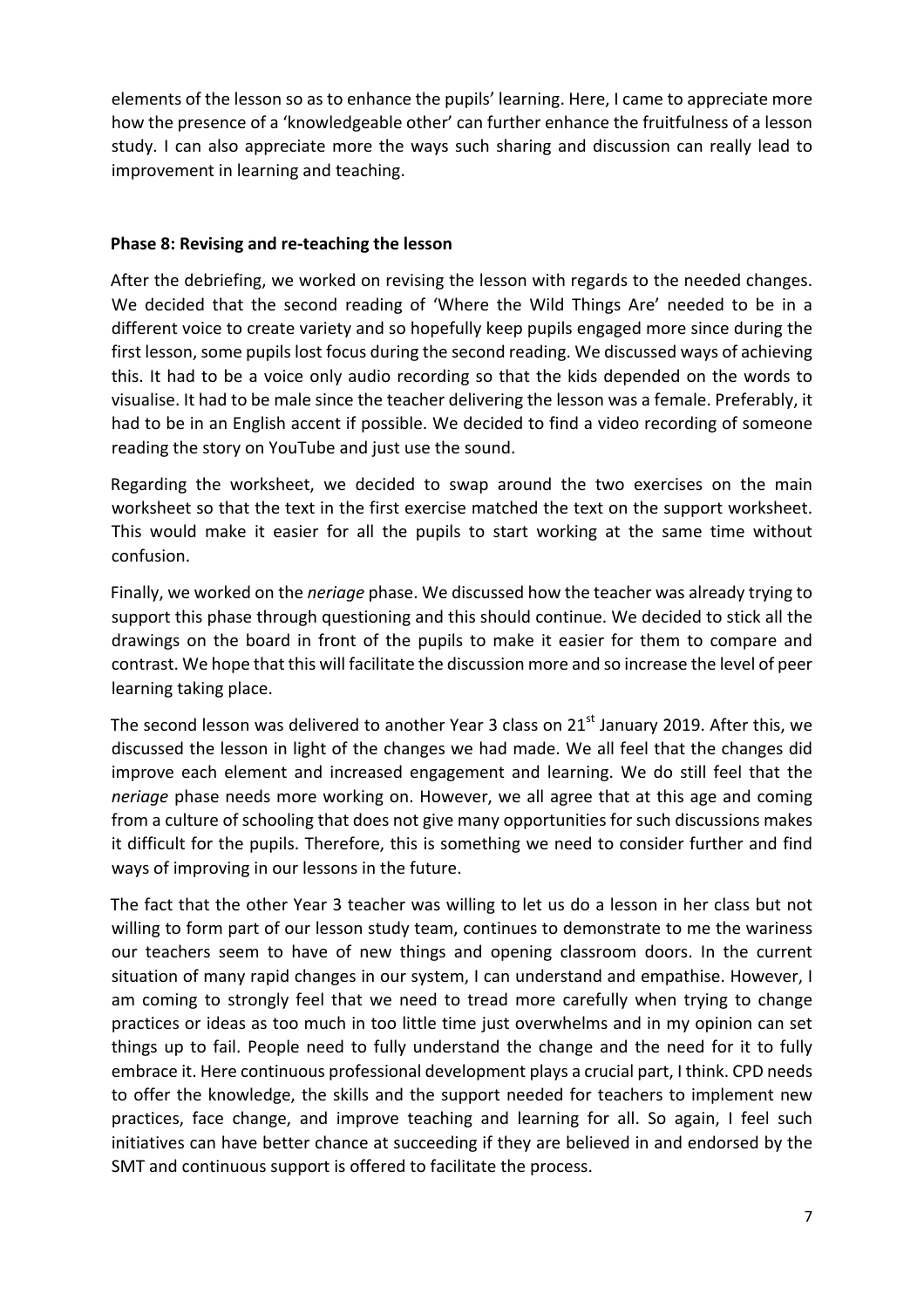I feel the whole cycle of lesson study provides many opportunities for a teacher to improve in an active way. It involves a cycle of observing, reflecting and analysing and acting which is repeated until it leads you to change in a way that improves learning for the pupils. The sense of ownership it gives you provides engagement and motivation. It is a demanding task but a very fulfilling one.

#### Phase 9: Benefits and challenges of integrating lesson study within your school

#### **Challenges:**

One of the obvious challenges faced is finding time to meet. In fact, this was one of the challenges many of us anticipated in the beginning during our online forum discussions. I believe that a lot needs to be changed for schools to be better able to provide time for such opportunities, especially in primary where the reality is a bit different from that of middle and secondary schools (although they too find some difficulty here). I have already mentioned and reflected on this issue throughout these reflections. However, I also want to point out that this issue can be very demotivating for teachers which does not help the situation. Traditional school structures and norms often mitigate against the development of learning communities where all staff are committed to continuous learning, and this is the reality we seem to be facing in our schools.

Finding other teachers to participate and be part of the lesson study team can also be a challenge, especially when initially starting such a venture in your school. Again, here, this might pose slightly more of a problem in primary schools since I believe there is more inclination and opportunity in secondary schools for teachers to collaborate especially within their subject groups and with the help of Heads of Department. In primary, things are slightly different and again the 'traditional school structures' can offer obstacles. Like all new practices, it requires a change in the way teachers think about and view professional development as well as a change in mind-set with regards to opening classroom doors and their practices to others. Changing the way teachers view their own learning can be key in helping them understand lesson study and not fear it or see it as an assessment of their own practice but rather of the strategy being used and how best to reach meaningful learning experiences for the pupils.

I see lesson study as something that needs to be endorsed by a school; explained and promoted to allow teachers to truly see what it is; and developed and supported continuously as teachers are trained, given the skills, and supported as they embrace and gradually implement the lesson study themselves. These efforts then need to be celebrated and shared.